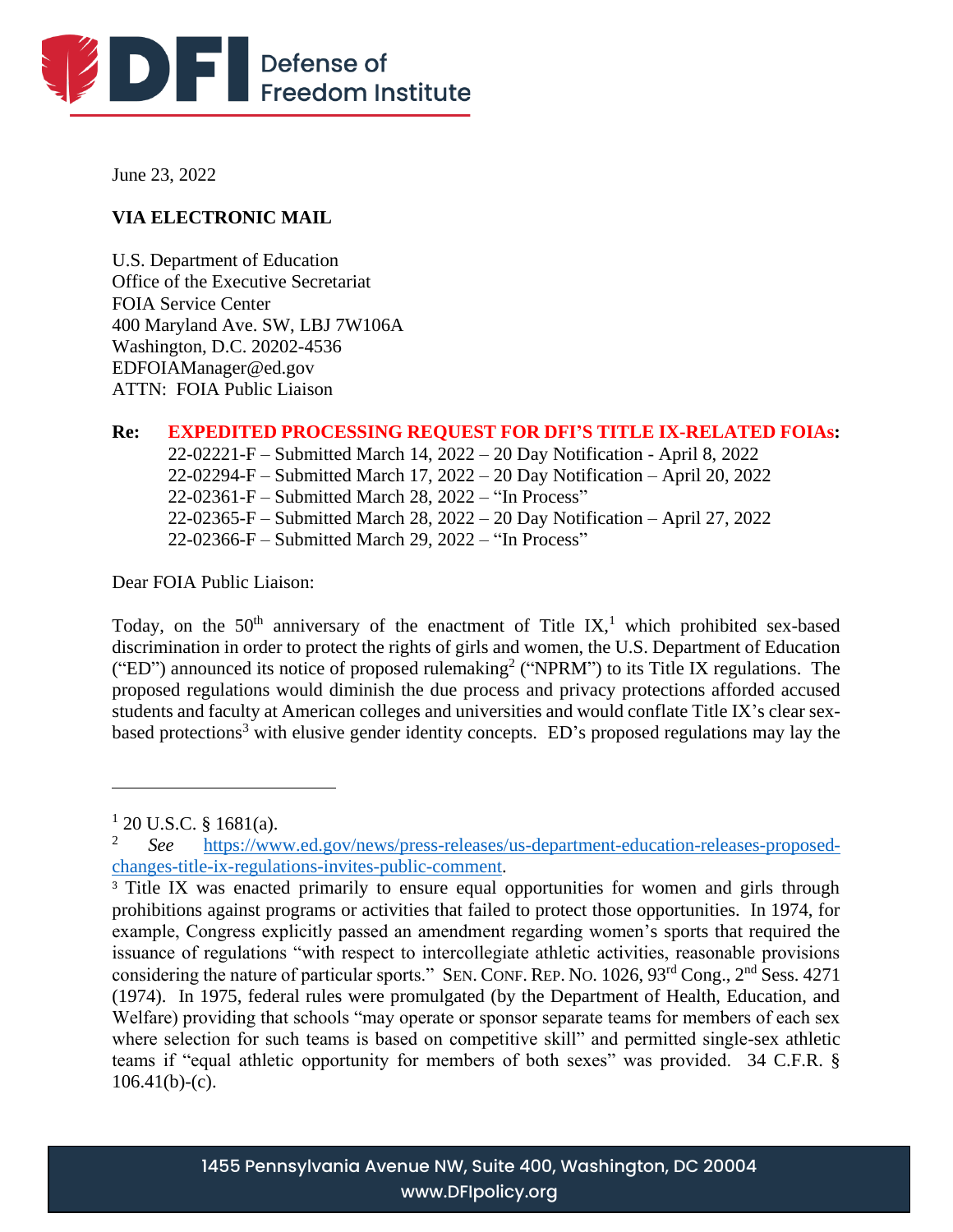

foundation for undermining the sex-based distinctions that have allowed biological girls and women to compete against other biological girls and women in scholastic athletic competitions.<sup>4</sup>

ED had anticipated today's announcement for more than a year. On April 6, 2021, ED's Office for Civil Rights ("OCR") announced a "comprehensive review" of the current Title IX regulations  $("2020 Rule"),$ <sup>5</sup> including an anticipated notice of proposed rulemaking  $("NPRM").$ <sup>6</sup> On June 16, 2021, OCR issued a Notice of Interpretation expanding its enforcement view of Title IX's prohibition of sex-based discrimination to include "discrimination based on gender identity."<sup>7</sup> On December 10, 2021, OCR announced that ED would issue an NPRM regarding Title IX (to revise the 2020 Rule's implementing regulations) by April 2022.<sup>8</sup>

The Defense of Freedom Institute for Policy Studies, Inc. ("DFI"), submitted five FOIA requests (identified *supra* and incorporated in full by reference<sup>9</sup>) for records related to Title IX to ED between March 14 and March 29, 2022. In April, ED issued three "20-Day Notification" letters to DFI, indicating that ED intended to complete the requests as promptly as possible and to provide records on a rolling basis as the records became available. Two of these requests continue to be assigned an "In Process" status by ED. At this time, ED has failed to provide a single record to DFI in response to DFI's five Title IX-related FOIA requests.

DFI's five Title IX-related FOIA requests, all submitted to ED in March 2022, were for the following records:

• **22-02221-F** Records regarding ED's communications with particular interest groups that have publicly demanded the changes to Title IX implementing regulations that ED has announced today

<sup>&</sup>lt;sup>4</sup> "The Department plans to issue a separate notice of proposed rulemaking to address whether and how the Department should amend the Title IX regulations to address students' eligibility to participate on a particular male or female athletics team." *See* [https://www2.ed.gov/about/offices/list/ocr/docs/t9nprm-factsheet.pdf.](https://www2.ed.gov/about/offices/list/ocr/docs/t9nprm-factsheet.pdf)

<sup>5</sup> 34 C.F.R. Part 106.

<sup>6</sup> *See* [https://www2.ed.gov/about/offices/list/ocr/correspondence/stakeholders/20210406-titleix](https://www2.ed.gov/about/offices/list/ocr/correspondence/stakeholders/20210406-titleix-eo-14021.pdf)[eo-14021.pdf.](https://www2.ed.gov/about/offices/list/ocr/correspondence/stakeholders/20210406-titleix-eo-14021.pdf)

<sup>7</sup> *See* [https://www2.ed.gov/about/offices/list/ocr/docs/202106-titleix-noi.pdf.](https://www2.ed.gov/about/offices/list/ocr/docs/202106-titleix-noi.pdf)

<sup>8</sup> *See* [https://www.ed.gov/news/press-releases/statement-us-department-education-assistant](https://www.ed.gov/news/press-releases/statement-us-department-education-assistant-secretary-office-civil-rights-catherine-lhamon-title-ix-update-fall-2021-unified-agenda-and-regulatory-plan)[secretary-office-civil-rights-catherine-lhamon-title-ix-update-fall-2021-unified-agenda-and](https://www.ed.gov/news/press-releases/statement-us-department-education-assistant-secretary-office-civil-rights-catherine-lhamon-title-ix-update-fall-2021-unified-agenda-and-regulatory-plan)[regulatory-plan.](https://www.ed.gov/news/press-releases/statement-us-department-education-assistant-secretary-office-civil-rights-catherine-lhamon-title-ix-update-fall-2021-unified-agenda-and-regulatory-plan)

<sup>&</sup>lt;sup>9</sup> This request is for the expedited processing of each of the referenced FOIA requests previously submitted to ED by DFI and incorporates the content of each of those FOIA requests by reference (and to which FOIA request(s) submissions ED has full access).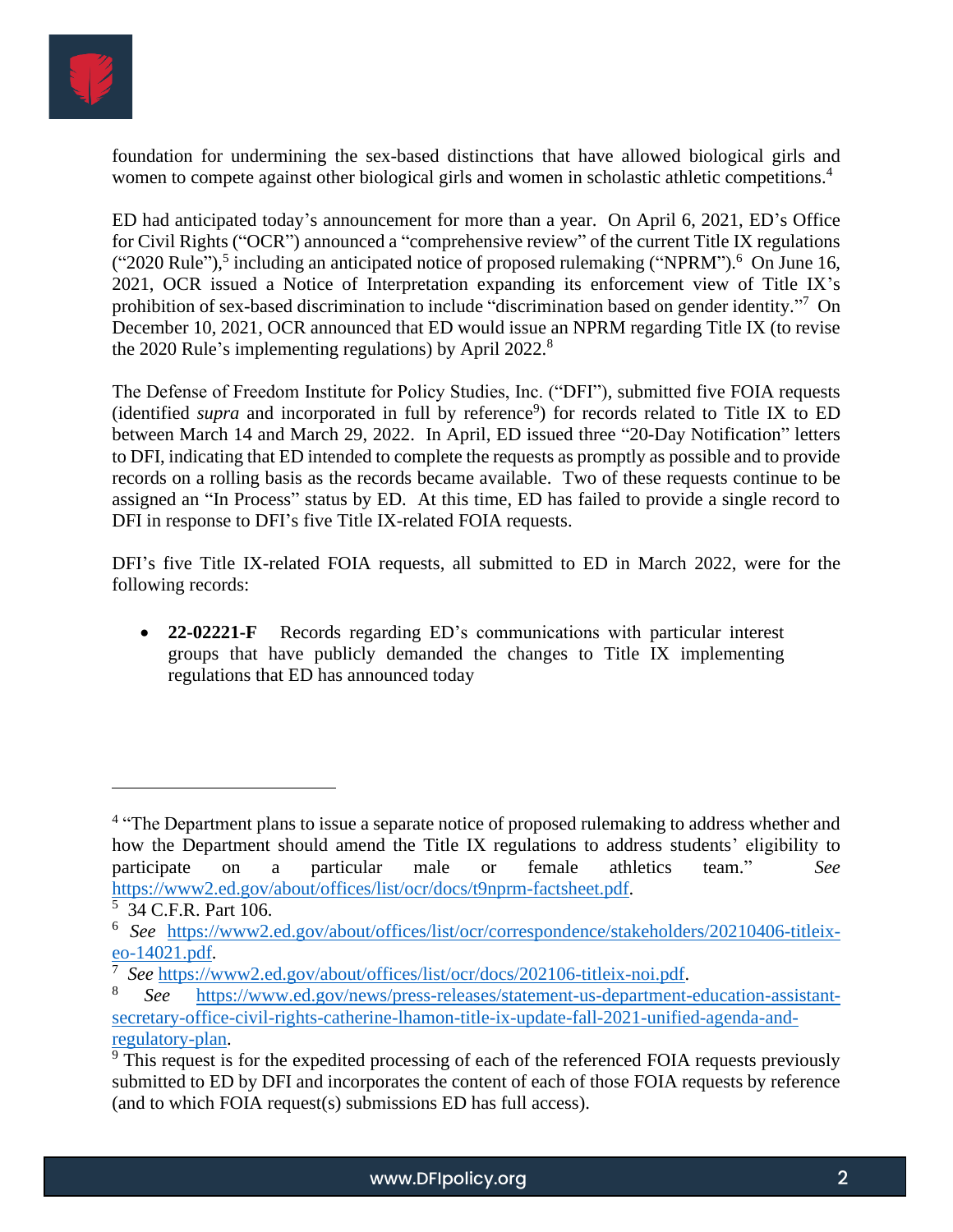

- **22-02294-F** Records of ED's Congressional communications (Members and staff) regarding proposed revisions to the Title IX implementing regulations that ED has announced today
- **22-02361-F** Records of ED's communications with teachers' unions regarding proposed revisions to the Title IX implementing regulations that ED has announced today
- **22-02365-F** Records of ED's communications with particular K-12 interest groups regarding proposed revisions to the Title IX implementing regulations that ED has announced today
- **22-02366-F** Records of ED's communications with particular higher education interest groups regarding proposed revisions to the Title IX implementing regulations that ED has announced today

The public has an urgent interest in knowing how the outside interest groups identified in DFI's FOIA requests and members of Congress (and Congressional staff) have impacted ED's proposed massive revisions of Title IX's historical protections. These policies will deliberately and undeniably impact the rights of millions of American students, families, and taxpayers.

ED's failure to produce the records in a timely manner is of tremendous concern to DFI, particularly given ED' announcement today which *necessitates DFI's request for expedited processing of the requested records.* The right of the American people to the records DFI has requested is critical to informed comments during the 60-day commenting period announced by ED. Failure to timely provide the requested records effectively denies commenters information that may be highly relevant to ED's proposed rulemaking and informed commenting.

**DFI thus seeks ED's expedited processing of records related to each of DFI's Title IX-related FOIAs (identified above)**. As refenced in each of DFI's FOIA requests, it welcomes rolling production. DFI has also acknowledged that the responsive records may be voluminous but that the volume of potential records is driven by the sheer scope of ED's proposed regulatory changes.

### **Expedited Processing Request**

I, the undersigned, hereby certify to the truth of the circumstances described herein, pursuant to the requirements of 35 C.F.R.  $\S$  5.21(i)(2)(iii):

As discussed *supra*, ED has today announced dramatic changes to the implementing regulations of Title IX, which would impact the due process and privacy rights of students and faculty, victims and the accused, re-define sexual identity to encompass gender identity, and may eventually undermine the right of biological girls and women to compete in scholastic athletic competitions against other biological girls and women. Implementation of ED's proposed regulations, as drafted, will be enormously consequential to tens of millions of American students, families, and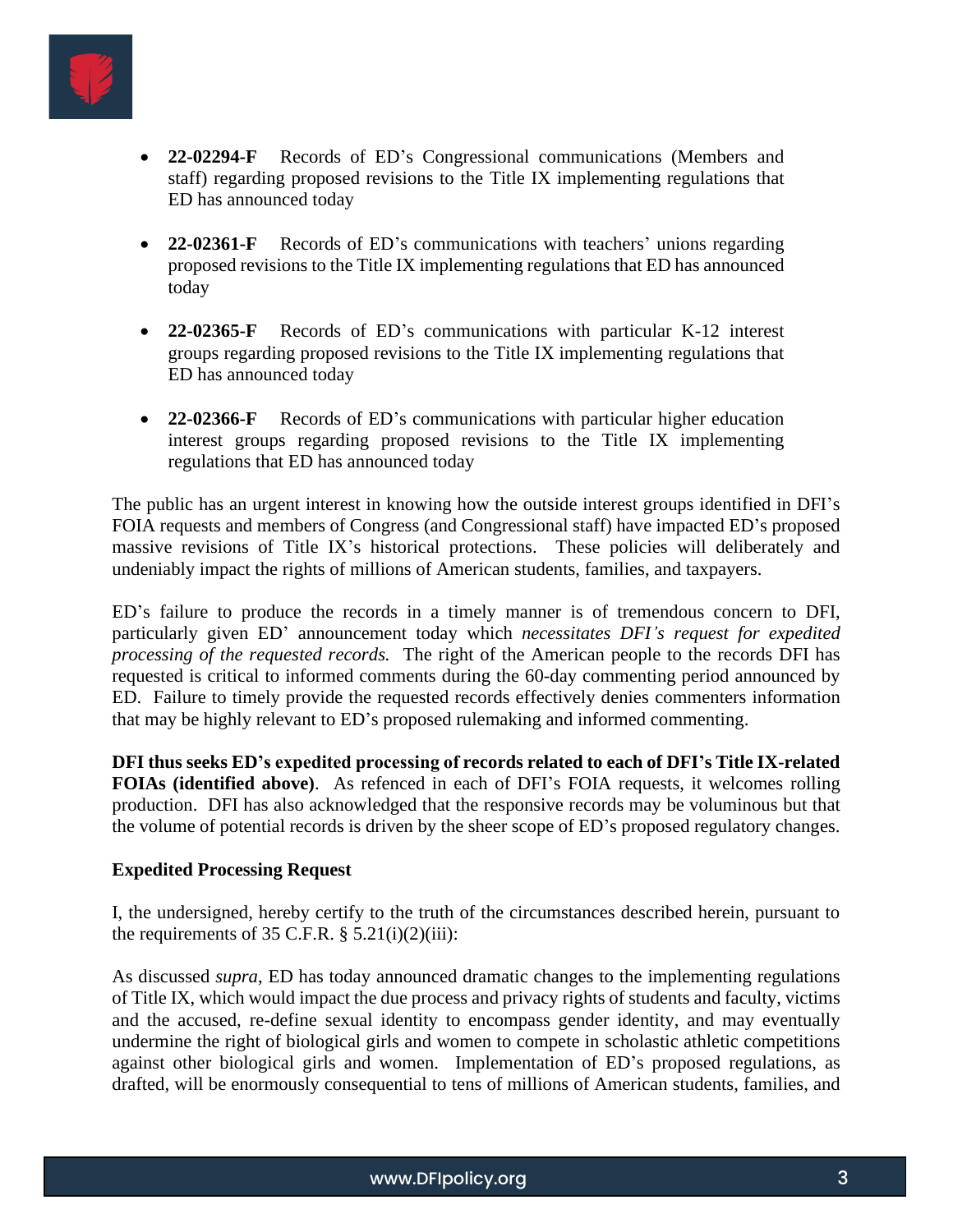

taxpayers. Access to the requested records will better inform commenters who choose to respond to ED's proposed regulations and the general public.

Therefore, pursuant to 35 C.F.R.  $\S$  5.21(i)(2)(i)(B), there is an urgent need for DFI to inform the public about actual and alleged Federal Government activity, thereby justifying *expedited processing* of DFI's five Title IX-related FOIA requests. As discussed *infra*, DFI is primarily engaged in disseminating such information to inform the public about actual and alleged Federal Government activities such as those policy and rulemaking activities by ED (described in detail herein and in the five FOIA requests). In addition, pursuant to 35 C.F.R. § 5.21(i)(2)(i)(C), ED may find that "other circumstances" demonstrate a compelling need for expedited processing, to include the considerable impact of ED's proposed Title IX rulemaking and policies (as described *supra*) and the involvement in the formulation of those policies of various outside interest groups which appear to have had considerable impact on ED's proposed regulations.

ED has had months to retrieve, consider, and produce the requested records. It has failed to provide a single record, even on a rolling basis. *Now, with the issuance of the NPRM and the associated comment period, expedited provision of the requested records is necessary for the public to be meaningfully informed (and so informed in a timely manner), particularly given the 60-day comment period for the NPRM.*

I, the undersigned, hereby certify to ED that the circumstances described herein are true and accurate to the best of my knowledge and belief, so justifying expedited processing of this request for the records identified in the five referenced DFI FOIA requests, as required by 35 C.F.R. §  $5.21(i)(2)(iii)$ .

Pursuant to the Freedom of Information Act (FOIA), 5 U.S.C. § 552 *et seq*. and the implementing regulations of ED, 34 C.F.R. Part 5 ("Availability of Information to the Public"), DFI requests *expedited provision* of the records within your possession and/or control identified in response to the above-referenced FOIA requests (and, by reference, this request for expedited provision of the requested records incorporates the entire contents of DFI's five Title IX-related FOIA requests but amends those requests by seeking *expedited provision* of the requested records).

### **Identification and Production of the Requested Records**

FOIA imposes a burden on ED, as a covered agency under 5 U.S.C. § 551(1), to timely disclose requested agency records to the requestor<sup>10</sup> if ED  $(1)$  created or obtained the requested materials, and, (2) is "in control of the requested materials at the time the FOIA request [was] made."<sup>11</sup> Upon request, ED must "promptly" make the requested records available to the requester.<sup>12</sup> Notably,

 $10$  FOIA requires the disclosure of nonexempt agency records to any person, which includes an individual, partnership, corporation, association, or public or private organization other than an agency. 5 U.S.C. § 551(2).

<sup>11</sup> *Department of Justice (DOJ) v. Tax Analysts*, 492 U.S. 136 at 144-45 (1989).

 $12$  5 U.S.C. § 552(a)(3)(A).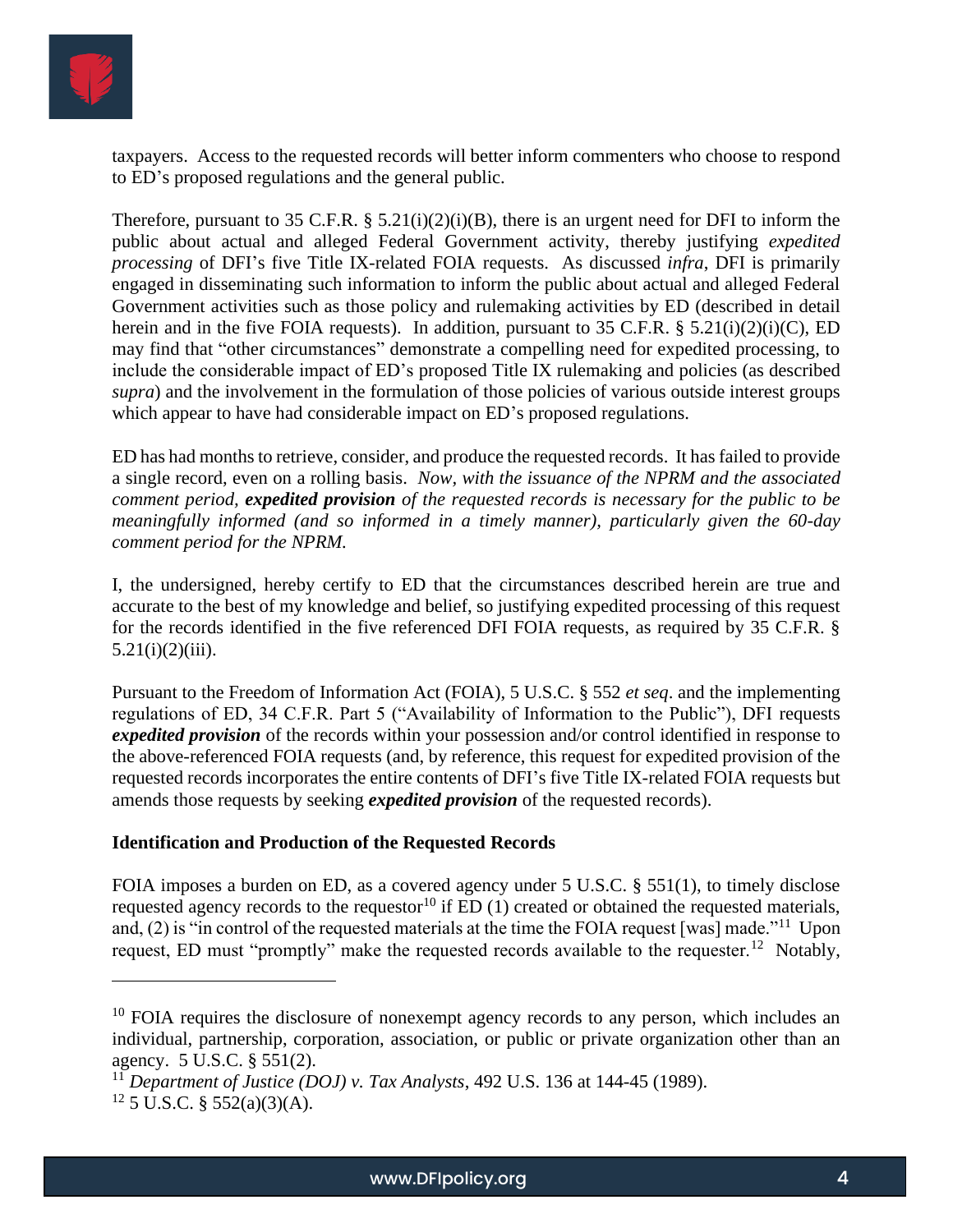

covered agency records include materials provided to ED by both private and governmental organizations.<sup>13</sup> Upon receipt of a FOIA request that "reasonably" describes the records sought and is in compliance with ED's published rules regarding the time, place, any fees, and procedures to be followed,<sup>14</sup> ED must conduct a search calculated to find responsive records in ED's control at the time of the request.<sup>15</sup> In addition, the records produced by ED are required to be provided in "any form or format requested . . . if the record is readily reproducible by the agency in that form or format."<sup>16</sup>

Upon receipt of this request. ED has twenty business days to "determine . . . whether to comply with [the] request" and "shall immediately notify" the requester of its determination and the reasons therefor," the right to seek assistance from the agency's FOIA public liaison, and the requester's right to appeal any "adverse determination" by ED.<sup>17</sup>

### **Disclosure of the requested records is in the public interest.**

I further certify to ED that expedited disclosure of the requested records is in the public interest because it is likely to contribute significantly to public understanding of the operations or activities of the government and because disclosure of the information contained within the requested records is not primarily in the commercial interests of DFI.

The disclosed materials are likely to contribute significant information to the public's understanding of ED's proposed Title IX implementing regulations that are highly relevant to the interests of students, families, and taxpayers. Disclosure of the requested materials will illuminate ED's policies and planning (*e.g*., rulemaking). Further, the requested information does not otherwise appear to be in the public domain (in duplicative or substantially identical form).

Provision of the requested records will not commercially benefit DFI (a nonprofit, nonpartisan organization interested in the transparency of ED operations and governance), but will benefit the general public and other groups and entities with non-commercial interests in ED's operations and governance.

DFI will review and analyze the requested records and make the records and analyses available to the general public and other interested groups through publication on DFI's website and social media platforms such as Facebook and Twitter (distribution functions it has already demonstrated a capacity to provide since its formation in September 2021, including a detailed news story on ED policies widely distributed by one of the nation's largest news providers in February 2022 and more recently, a March 2022 analysis of DOJ policies distributed by a leading news magazine.

<sup>13</sup> *Id*. at 144.

 $14\,5$  U.S.C. § 552(a)(3)(A)(i).

<sup>15</sup> *Wilbur v. C.I.A.*, 355 F.3d 675, 678 (D.C. Cir. 2004).

 $^{16}$  5 U.S.C. § 552(a)(3)(B).

 $17\,5$  U.S.C. § 552(a)(6)(A)(i).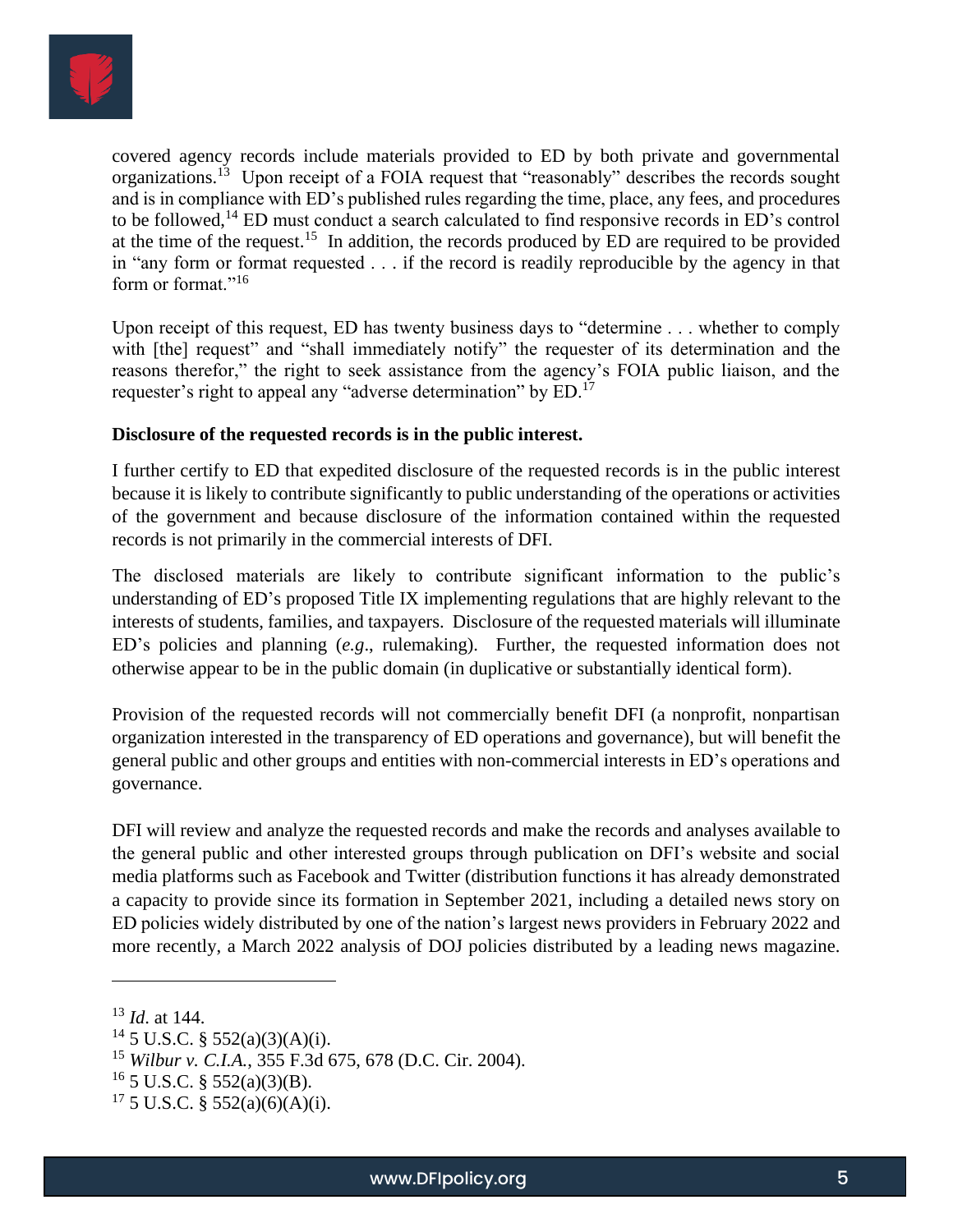

DFI personnel also frequently offer commentary and analyses on radio and television news programs and in various public forums).

As an organization primarily engaged in the dissemination of information to inform the public about actual or alleged Federal Government activities and the urgent (i.e., timely) need to so inform the public, **DFI satisfies the criteria for expedited processing of its request.**

Federal law makes clear that when the disclosure is in the public interest and the information contained within the disclosed records is not primarily in the commercial interests of the requester (here, DFI), statutory fee waiver is appropriate.

#### **DFI is a representative of the news media.**

I further certify to ED that, in addition to the fee waiver request based upon the public interest (as described in DFI's FOIA requests identified *supra*), DFI also requests a fee waiver on the basis that DFI is a **representative of the news media**, pursuant to 5 U.S.C. §  $552(a)(4)(A)(iii)$  and 34 C.F.R.  $§ 5.32(b)(1)(ii)$ .

FOIA (as amended) provides that a representative of the news media is "any person or entity that gathers information of potential interest to a segment of the public, uses its editorial skills to turn the raw materials into a distinct work, and distributes that to an audience."<sup>18</sup> DFI provides exactly this service to the general public and other audiences with an interest in those materials and analyses. Upon receipt of the requested materials from ED, DFI will review and analyze those materials and will extract and otherwise distill particularly useful information from those materials for the benefit of the general public and other interested audiences.

DFI will provide its analyses to the general public and other interested audiences through publication on DFI's website and social media platforms such as Facebook and Twitter (distribution functions it has already demonstrated a capacity to provide since its formation in September 2021, including a detailed news story on ED policies widely distributed by one of the nation's largest news providers in February 2022 and more recently, a March 2022 analysis of DOJ policies distributed by a leading news magazine. DFI personnel have also offered commentary and analyses on radio news programs and in various public forums).

As a qualified non-commercial public education and news media requester with demonstrated ability to review and analyze publicly-available information and to provide insight regarding that information, DFI is thus entitled to a fee waiver under FOIA as a representative of the news media.

<sup>18</sup> *See Cause of Action v. FTC,* 799 F.3d 1108, at 1115-16 (D.C. Cir. 2015).